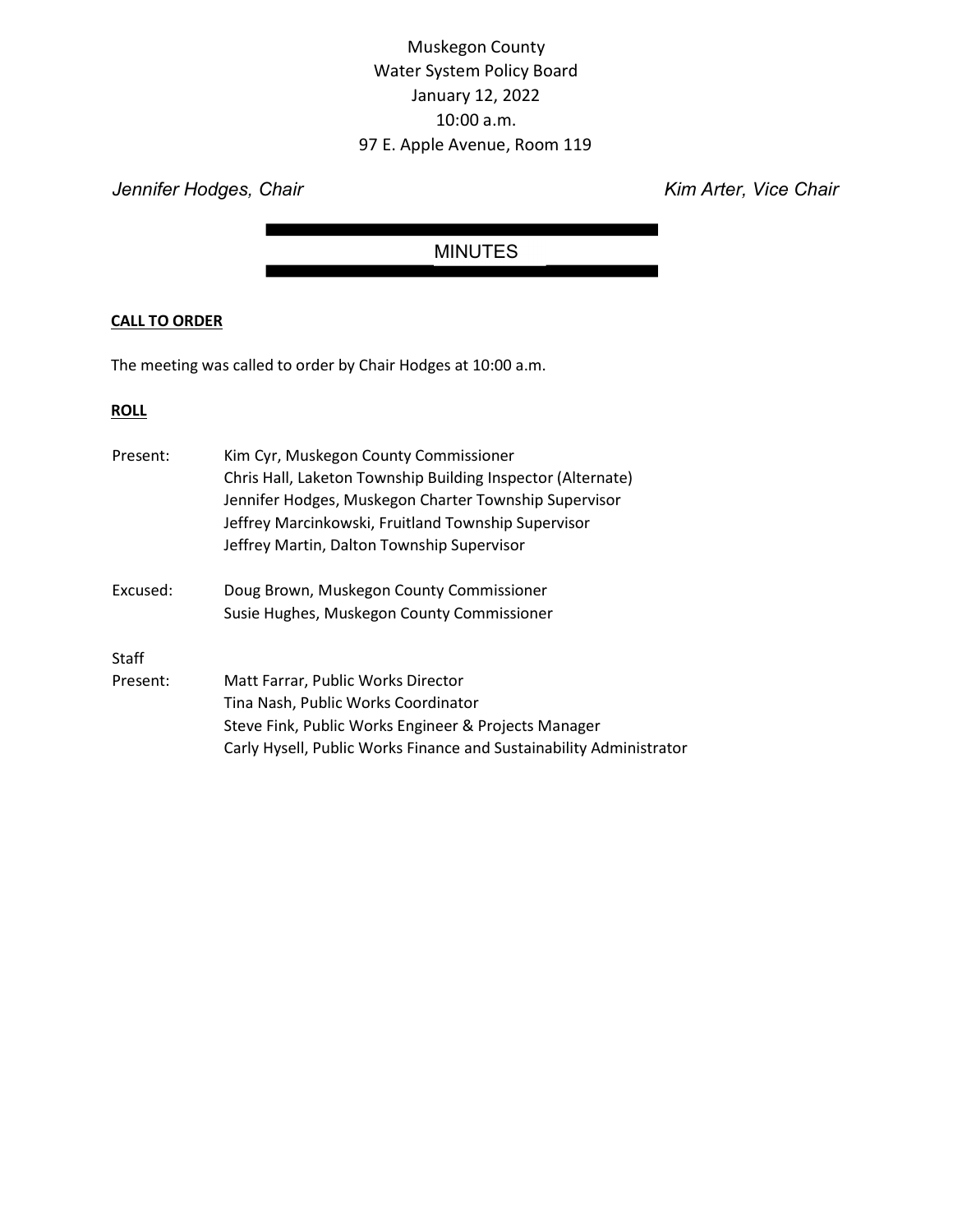Muskegon County Regional Water System Policy Board Minutes January 12, 2022 Page 2

### ELECTION OF OFFICERS

Chair Hodges opened nominations for Chair of the Muskegon County Regional Water System Policy Board. Chris Hall nominated Jennifer Hodges for Chair.

There were no other nominations for Chair.

Chair Hodges closed the nominations for Chair.

WSPB-22-001 Moved by Chris Hall, seconded by Commissioner Cyr, to elect Jennifer Hodges as Chair.

Voice Vote: Motion Carried Chair Hodges presiding.

Chair Hodges opened nominations for Vice Chair of the Muskegon County Regional Water System Policy Board.

Chair Hodges nominated Kim Arter for Vice Chair.

There were no other nominations for Vice Chair. Chair Hodges closed the nominations for Vice Chair.

WSPB-22-002 Moved by Chair Hodges, seconded by Chris Hall, to elect Kim Arter as Vice Chair.

Voice Vote: Motion Carried

Chair Hodges opened designations for Secretary of the Muskegon County Regional Water System Policy Board.

Jeffrey Martin nominated Tina Nash for Secretary.

There were no other nominations for Secretary. Chair Hodges closed the nominations.

WSPB-22-003 Moved by Jeffrey Martin, seconded by Chris Hall, to designate Tina Nash as Secretary.

Voice Vote: Motion Carried

Chair Hodges opened designations for Fiscal Officer of the Muskegon County Regional Water System Policy Board.

Jeffrey Martin nominated Carly Hysell for Fiscal Officer.

There were no other nominations. Chair Hodges closed the nominations.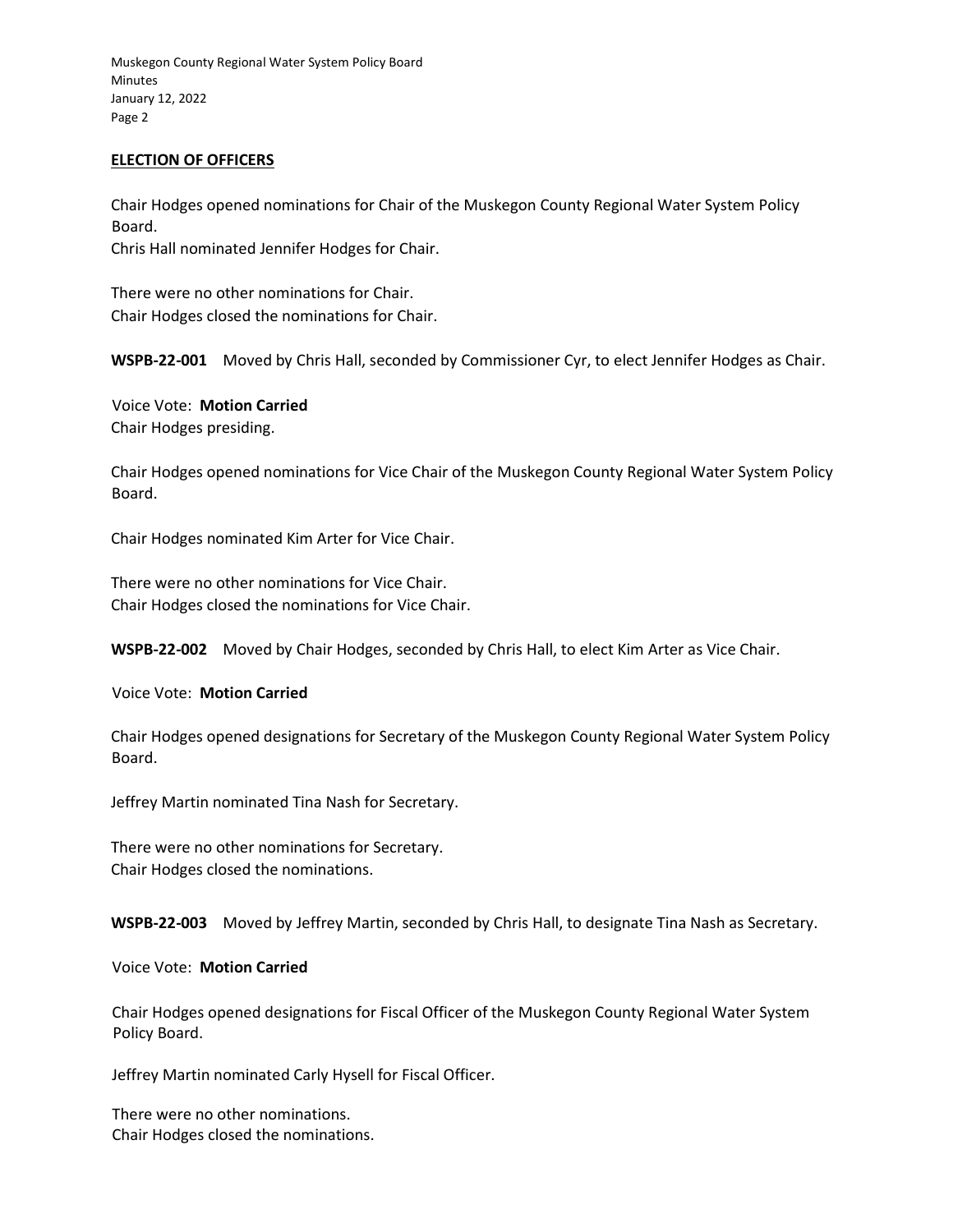Muskegon County Regional Water System Policy Board **Minutes** January 12, 2022 Page 3

# WSPB-22-004 Moved by Jeffrey Martin supported by Jeffrey Marcinkowski, to designate Carly Hysell as Fiscal Officer.

Voice Vote: Motion Carried

#### WSPB-22-005 APPROVAL OF AGENDA

Moved by Jeffrey Martin, seconded by Jeffrey Marcinkowski, to approve the agenda as presented.

Voice Vote: Motion Carried

#### WSPB-22-006 APPROVAL OF MINUTES

Moved by Jeffrey Martin, seconded by Chris Hall, to approve the minutes of the Muskegon County Regional Water Policy Board meeting held on October 6, 2021.

Voice Vote: Motion Carried

PUBLIC COMMENT (on an agenda item) None

DISCUSSION – UPDATES

#### Engineer Services for the Eastside Water System Improvements

Matthew Farrar stated a reliability study is required every 5 years. Matthew Farrar stated the last study included a recommendation for the Crossing Project and also watermain replacements for the Eastside Water System (ESW). Matthew Farrar stated he met with both DLZ and Prein&Newhof for pricing on the ESW projects. Matthew Farrar stated he has received pricing from Prein&Newhof. DLZ should submit their pricing by the end of the month. Matthew Farrar stated there are some grant opportunities through the State of Michigan for water projects. Carly Hysell is looking into to those. Matthew Farrar stated there are possible Federal grant monies available and he has reached out to U.S. Rep. Bill Huizenga and U.S. Rep. Peter Meijer for additional information.

Board members requested the selection of the engineer for the ESW projects be on February's agenda. Matthew Farrar stated he would like to bid the projects in November or December.

Steve Fink stated two years ago Dixon Engineering completed an evaluation on the Evanston tank and they recommended an exterior re-coat. Steve Fink stated the interior was painted in 2011 with oversight by Dixon Engineering. Steve Fink stated they would like to complete the exterior paint treatment on the Evanston water tank this year or next. Steve Fink stated only two companies in the state do this type of work, Nelson Tank Engineering and Dixon Engineering. Steve Fink stated Dixon Engineering is very familiar with the Evanston water tank having done all past inspections on it. Steve Fink stated the exterior re-coat was included as a capital improvement in the fiscal year 2022 budget.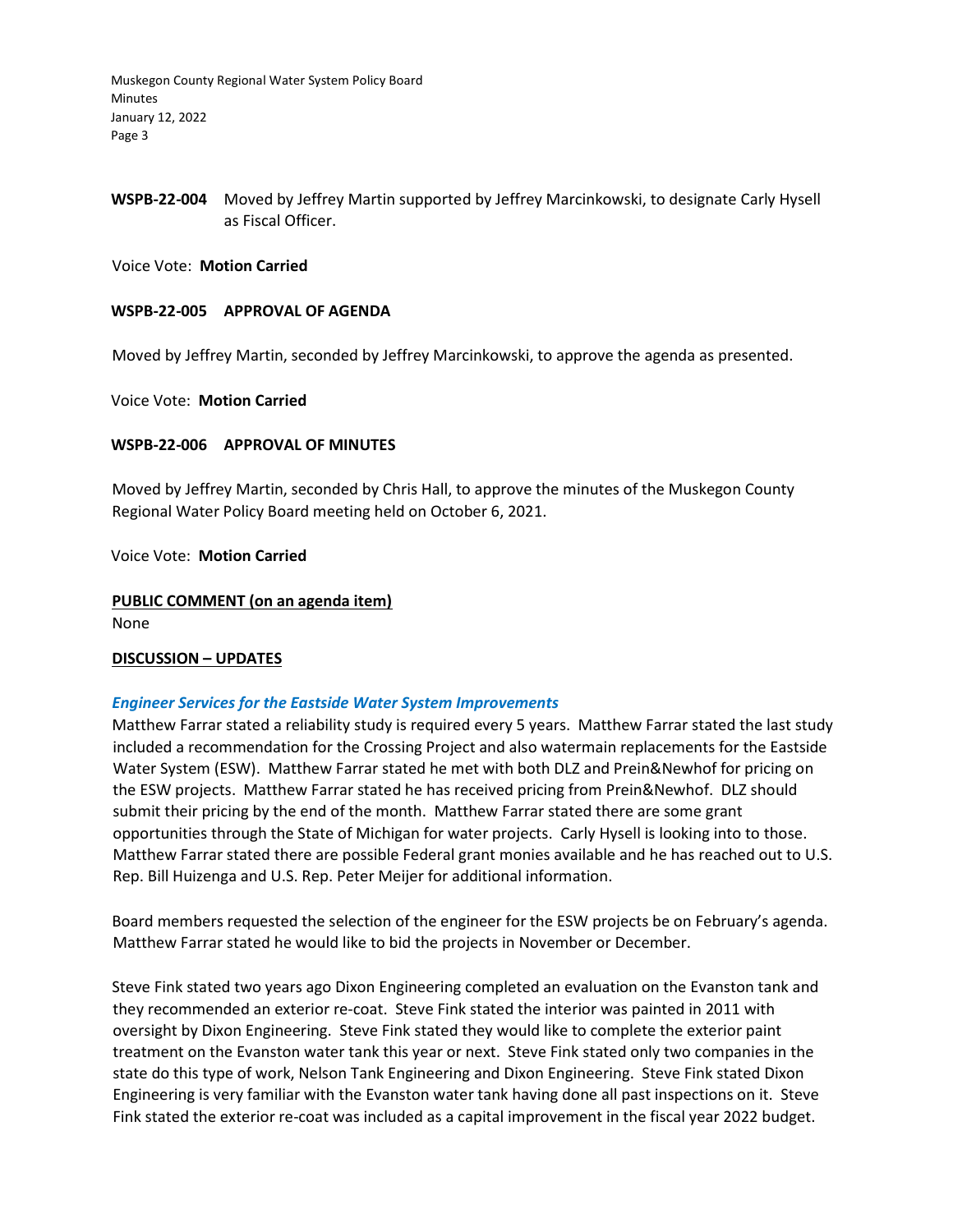Muskegon County Regional Water System Policy Board Minutes January 12, 2022 Page 4

#### Water Rates

Matthew Farrar stated they have recently received the approved Resolution from the four Townships regarding the water rate. Matthew Farrar stated this board approved an increase to take effect in January 2022 and he is requesting to change that to February 2022.

WSPB-22-007 Moved by Chris Hall, seconded by Jeffrey Martin, to increase the water rate effective February 1, 2022.

Yes – Cyr, Marcinkowski, Martin, Hall, Hodges  $No -$ Excused – Brown, Hughes Motion carried

Mathew Farrar stated the Board of Public Works approved for customers of the Muskegon County Regional Water System to participate in the Low Income Household Water Assistance Program. This program is with MDHHS and Mid Michigan Community Action Agency. Matthew Farrar stated this is for customers with past due balances. Matthew Farrar stated this is income based. Carly Hysell stated customers would need to go through MDHHS for the assistance.

#### M120 Watermain

Matthew Farrar stated in Dalton Township there is an abandoned open dump. This dump is suspected to be leaching PFAS into the ground water going south to the river. According to the State of Michigan it has impacted the well at the HOP Child Care facility. The State of Michigan would like to put in a watermain connecting the child care facility to our water system. Matthew Farrar stated he asked the State of Michigan for funds to pay for a cost estimate from Prein&Newhof. Bottled water is being supplied.

Jeffery Martin stated he was told EGLE is working with Public Health to install filters at the HOP Child Care facility.

Matthew Farrar stated he would continue to work with the State of Michigan.

Jeffery Martin stated EGLE is drilling wells to check the ground water in the area. Jeffrey Martin stated EGLE has not received very good responses from residents to enter properties.

Matthew Farrar informed the board that the County is starting to sell some of the lots available in Business Park North. Matthew Farrar stated it has come with some challenges but there is interest.

# Channel Crossing Project

Steve Fink stated the pipe below the channel was pulled in the day before Christmas Eve. The site at the City of Muskegon park is pretty much cleared out and Gabe's has moved equipment to Snug Harbor. Steve Fink stated Jackson-Merkey is beginning work on the concrete meter vault. Steve Fink stated Gabe's will be starting the pilot hole under the dunes by the end of this week. Gabe's is going to try and be done by the middle of May. Gabe's has requested to go a little deeper with the pipe into the clay layer. DLZ is evaluating the request. Steve Fink stated they need to make sure the extra soil loading won't be excessive on the pipe. Steve Fink explained how going under a dune is more complicated.